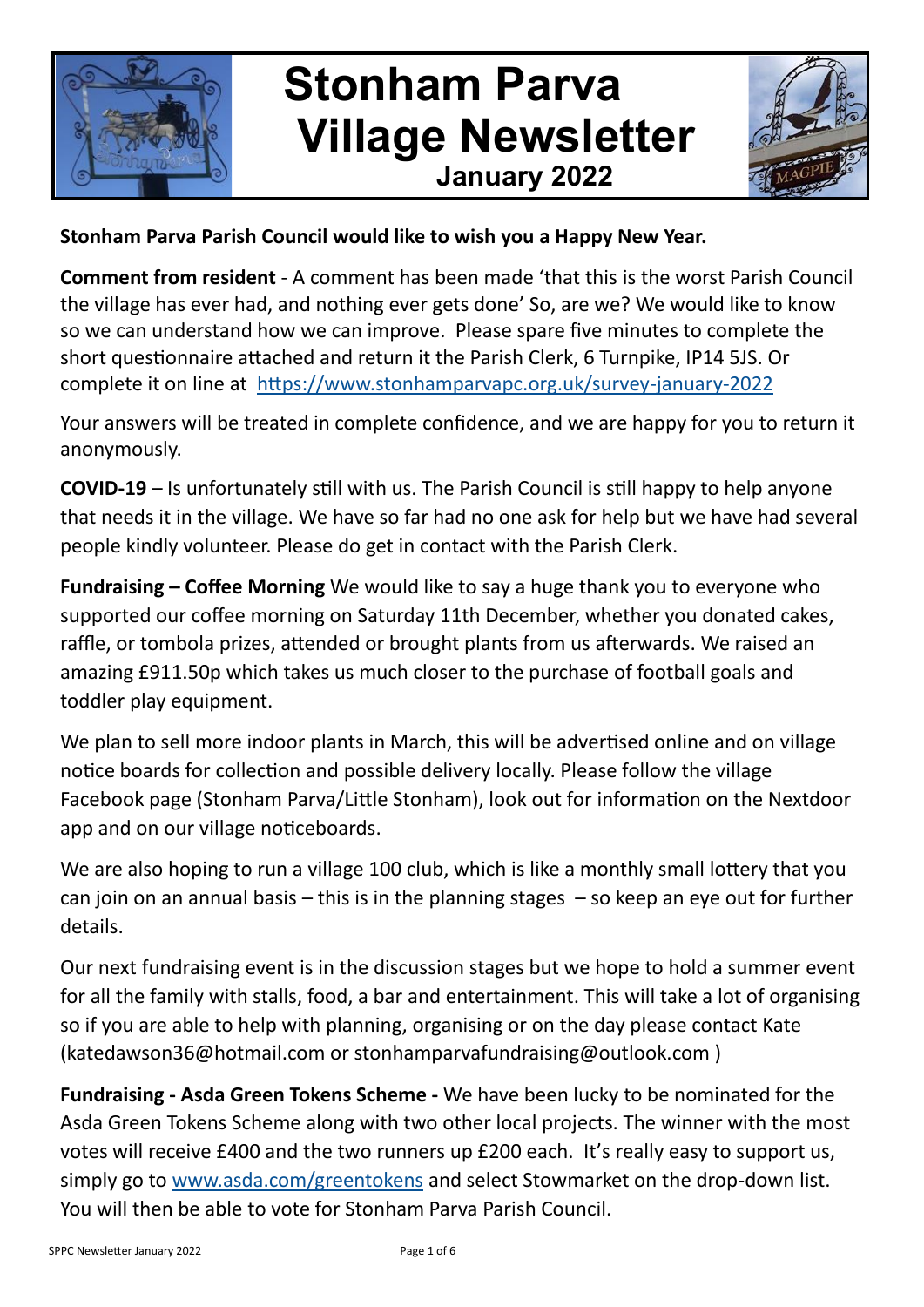You can vote once a week until 31st January 2022 and a vote can be placed from all of the devices in your household. If you follow the village Facebook page you will see a handy weekly reminder!

**Play Area** – The play area was erected during the early stages of lock down after securing grants and funds raising and has proved extremely popular with many young families that now reside in the village. There wasn't sufficient money to complete the project as originally planned and fund raising is ongoing to procure more equipment for toddlers.

**Magpie Sign** – The loss of the Magpie sign has had a huge impact on the village, it does not feel the same anymore and many motorists who pass by on a daily basis have also made the same comment. The sign was a Grade II listed monument and we believe it was one of only two existing in the UK. The sign has been stored for safety and every effort is being made by Stonham Parish Council to work with the owners to see this re-erected as soon as we can.

**St Mary's Church Roof –** As you have probably noticed scaffolding is going up inside and outside the church. This is to start major repairs on the roof by the Churches Conservation Trust. CCT has been successful in securing funds to support much needed work from the Heritage Stimulus Fund, part of the government's Covid-19 Culture Recovery Fund. If you would like to make a contribution to our church repairs, then you can do so via this link [www.visitchurches.org.uk/STP](http://www.visitchurches.org.uk/STP) - for more information about the 15<sup>th</sup> century St Mary's Church please go to [https://www.visitchurches.org.uk/visit/church](https://www.visitchurches.org.uk/visit/church-listing/st-mary-stonham-parva.html#undefined1)-listing/st-mary-stonham -[parva.html#undefined1](https://www.visitchurches.org.uk/visit/church-listing/st-mary-stonham-parva.html#undefined1)

The Parish Council plan to host an opening event once all the repairs are complete with free refreshment available.

**Remembrance Sunday -** The Parish Council represented the village at this year's remembrance at Earl Stonham St Mary's church as it always does. A wreath was laid at the cenotaph and the names of the thirteen fallen from the village from both world wars were read out.

**Platinum Jubilee –** The Parish Council and the Baptist Church have agreed to hold an event to mark the Queens 70 years on the throne. The details will be discussed in January and will take place on one day over the long weekend of  $2^{nd}$  to  $5^{th}$  June.

**David Matthews** who served on the Parish Council for more than 30 years has died at the age of 80. As a mark of respect, a minute's silence was held at the start of the November Parish Council meeting. Given David's close association with St Mary's over most of his life we were able to arrange his interment to be within the church yard.

**Dogs Walkers** – The Parish Council has received a complaint from a local farmer with land around the village that dog owners are not keeping their dogs on leads on footpaths. Some of which cross fields containing livestock which might not always be visible when entering.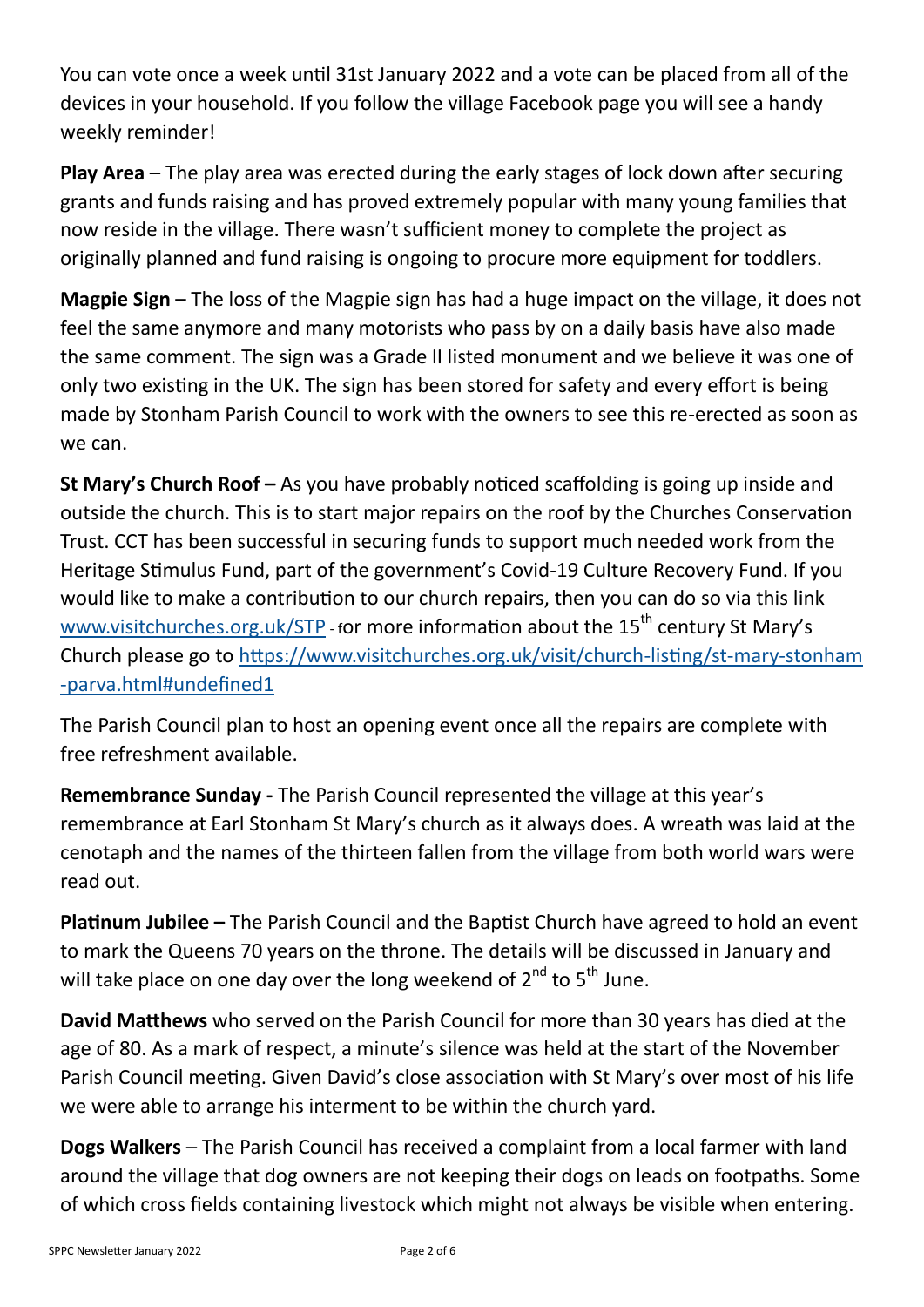Two sheep were recently killed by a local dog, so owners are remined to follow the countryside code and control their dogs by keeping them on a lead please.

**Third Village Notice Board** – Unfortunately, our plan to have this installed north of the village did not happen but we hope to arrange this very soon.

**New Councillor** – The Parish Council would like to welcome our newest Councillor Matt Sealby who was co-opted at a recent meeting.

**Clockhouse and Church Lane** – You will have noticed that we now have 'Not suitable for HGV's' signs at the north end of Clockhouse and east end of Church Lane. Whilst only advisory we hope it will reduce the number of unsuitable lorries using the lanes as a detour when there is a problem on the A140. Also, our application to have Clockhouse and Church Lanes designated as 'Suffolk Quite Lanes' has moved to the next stage. A traffic volume monitor was used in the lane to check our daily volume is less than 1000 vehicle movements per day. We will keep you informed on progress.

**Road Safety** – You will have noticed that the central white lines have been re-painted along the A140 as it runs through the village in both the 30mph and 50mph zones. Something we have been campaigning for. We continue to push to get the speed signs on the road surface repainted as well as they are also quite faded. Along with the white lines north of the Mickfield crossroad which also need repainting and are within the village boundary.

**Trees and Hedgerows –** As part the Suffolk Tree Warden Network, Juliet on behalf of the Parish Council has coordinated, in partnership with Suffolk County Council and the Woodland Trust, the delivery to a number of residents in the village 450 free hedge plants.

**Village Sign** - There a chance that we may lose the current site of the village sign as part of the Glebe Land behind the lay-by which has been allocated as a possible building site by Mid Suffolk District Council for future housing in the joint local plan. A new site for the sign has been proposed on the A140 at the top of Church Lane and Mr Denny one of our local farmers has kindly granted permission for the relocation on the corner of his field. The sign is two sided so will be able to be seen both from Church Lane and the A140.

**Village Newsletter Distribution** - The Parish Council has decided that on this occasion with a survey and a letter regarding St Mary's we would distribute a paper copy to all household not just those that opted in.

If you would like to be added to the mailing list (either email or paper) please contact the Parish Clerk, Wendy Brame on clerk@stonhamparvapc.org.uk or 01449 711178 or 6 Turnpike, Stonham Parva, IP14 5JS. Or go onto our website and register for e-mail distribution - village-newsletter.

> Our website is [https://www.stonhamparvapc.org.uk/welcome](https://www.stonhamparvapc.org.uk/welcome-to-our-website/)-to-our-website/ Our e-mail is [clerk@stonhamparvapc.org.uk](mailto:clerk@stonhamparvapc.org.uk) or telephone 01449 711178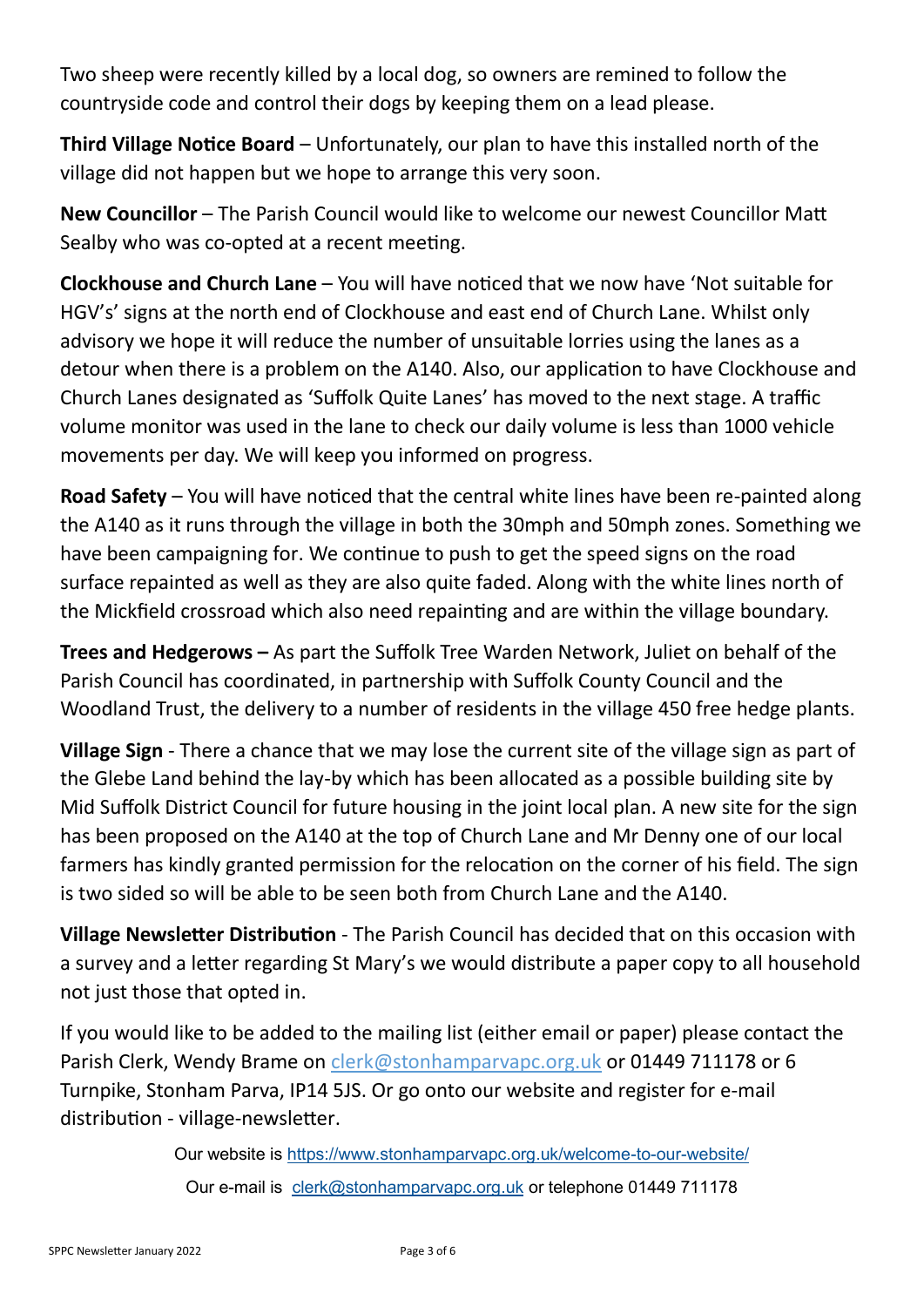

January 2022

Dear Resident,

You may have noticed that the scaffolding is up on the Grade I Listed church of St Mary's in Stonham Parva which is under the care of the Churches Conservation Trust (CCT). The CCT is the leading charity (number 258612) that cares for and preserves over 350 English churches of historic, architectural or archaeological importance that are no longer needed for regular worship. It promotes public enjoyment of them and their use as an educational and community resource and all our churches are free to visit.

St Mary's is in urgent need of work to the roof and has been closed for more than 2 years due to the movement of the trusses, making entry unsafe, the repair will costing £551,699.

We are delighted to have obtained a grant of £441,359 from the Culture Recovery Fund and Historic England and the Trust has underwritten the 20% balance of funding using vital reserves to enable work to start.

We are now trying to raise the funding balance of £110,340 to reduce the risk and liability to the CCT as we have limited reserves. We already estimate a funding shortfall of over £500,000 due to Covid19. A donation can be made on our website [www.visitchurches.org.uk/S](http://www.visitchurches.org.uk)TP or *by texting "STP" to 70970 to donate £5 or 70191 to donate £10.* A cheque can also be sent to our Head Office, Society Building, 8 All Saints Street, London N1 9RL (please put on the back of the cheque '3101R-STP').

Stonham Parva Parish Council intend to host an opening event in the summer to mark the repair and reopening of the church after more than 2 years being closed. We are keen to support its return to being open and available for visitors locally and further afield. We know from the visitors book this is one of many historic churches in Suffolk that popular to visit.

Thank you for your support. Any amount you can donate towards St Mary's will make real difference. If you have any queries then please do not hesitate contact me.

Yours faithfully

Jane Hatton Local Community Officer Tel: 07392 086936 Email: jhatton@thecct.org.uk

**Churches Conservation Trust** Society Building, 8 All Saints Street, London N1 9RL 0845 303 2760 visitchurches.org.uk

President HRH The Prince of Wales Chairman Peter Ainsworth Vice Presidents Lord Brooke of Sutton Mandeville CH PC | Baroness Kay Andrews OBE | RT Hon Frank Field MP DL Dame Liz Forgan DBE | Jools Holland OBE DL | Dr Bettany Hughes | Dr Loyd Grossman CBE FSA Registered Charity No: 258612

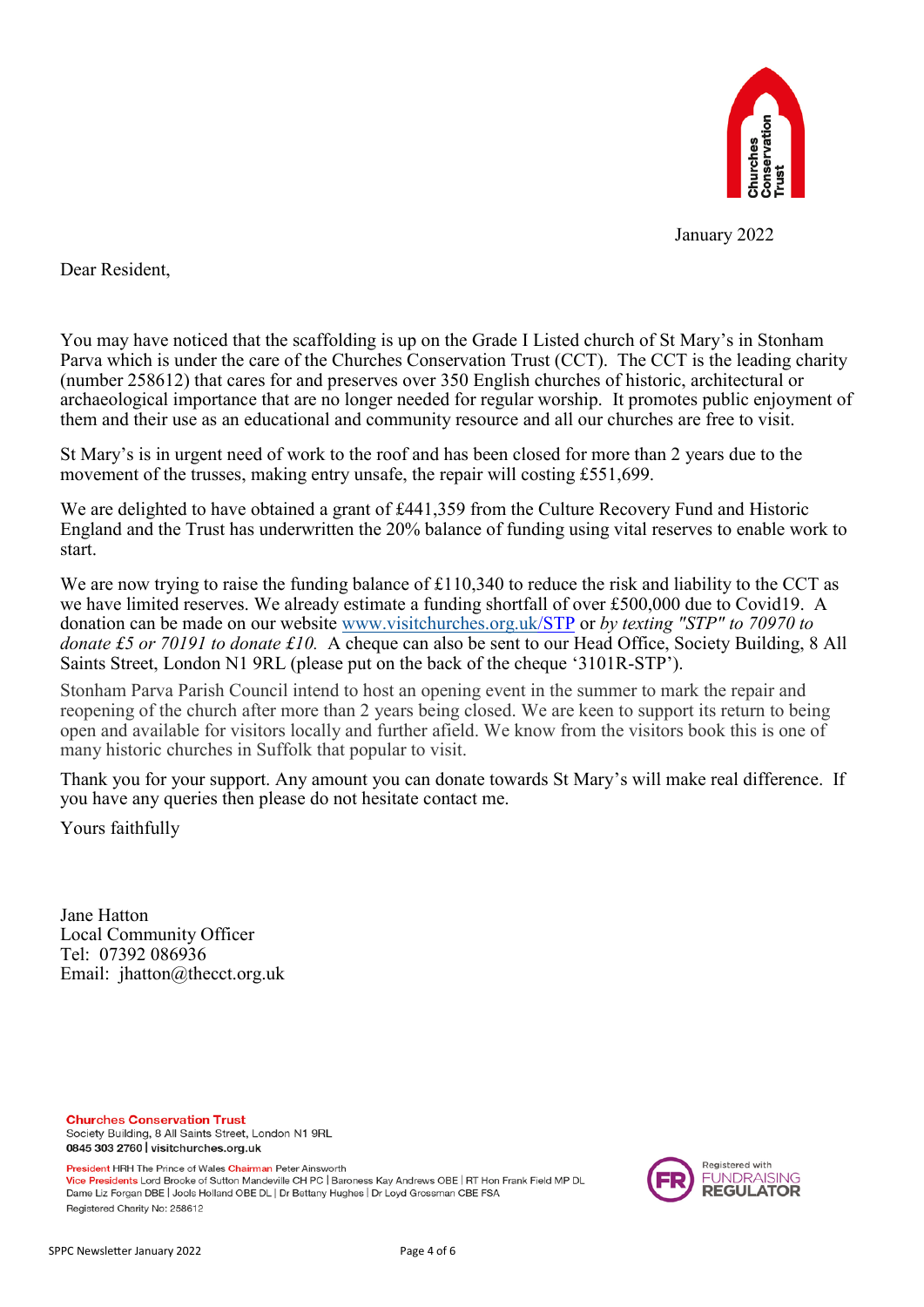## Stonham Parva Parish Council Feedback Questionnaire

**'Worst Parish Council Ever'** - that's what one of our residents told a Parish Councillor recently. So, are we?

We would like to know so we can understand how we can improve. Please spare five minutes to complete a short questionnaire. You can complete this online at [https://](https://www.stonhamparvapc.org.uk/survey-january-2022?stage=Stage) [www.stonhamparvapc.org.uk/survey](https://www.stonhamparvapc.org.uk/survey-january-2022?stage=Stage)-january-2022 or on paper and return it to the Parish Clerk, 6 Turnpike, IP14 5JS. All your answers will be treated in complete confidence, and we are happy for you to return it anonymously if you wish.

Q1 Do you know what your Parish Council is responsible for?

| Yes<br>ΝC | Not sure | Don'<br>care : |
|-----------|----------|----------------|
|-----------|----------|----------------|

Q2 Have you ever attended a Parish Council Meeting?

| Yes | <b>No</b> |
|-----|-----------|
|-----|-----------|

If yes, please go to Q4.

Q3 If you haven't attended meetings why is this?

| Not interested<br>No issues to discuss<br>Too Busy<br>Don't know how |  |
|----------------------------------------------------------------------|--|
|----------------------------------------------------------------------|--|

Q4 If you have attended meetings how many times have you attended?

| $\overline{14}$<br>∍<br>◢<br>`imes<br>4-h<br>.<br>-<br>∸ | more<br>м<br>⊥∪ |
|----------------------------------------------------------|-----------------|
|----------------------------------------------------------|-----------------|

Q5 How long have you lived in the village?

| $\overline{\phantom{a}}$<br>4-6<br>'ears<br>. – *<br><b>.</b><br>$\tilde{\phantom{a}}$ | $\overline{ }$<br>_<br>. .<br>⊥∪ | more<br>.<br>vı |
|----------------------------------------------------------------------------------------|----------------------------------|-----------------|
|----------------------------------------------------------------------------------------|----------------------------------|-----------------|

Q6 How satisfied are you with the way the Parish Council spends the money they receive from your council tax (£6700 per year)?

|  |  |  |  |  | $ V$ ery Satisfied Satisfied   Not Sure   Dissatisfied   Very dissatisfied   Don't care |  |
|--|--|--|--|--|-----------------------------------------------------------------------------------------|--|
|--|--|--|--|--|-----------------------------------------------------------------------------------------|--|

Q7 How satisfied are you that the Parish Council is adding value to the village?

| $ V$ ery Satisfied $ S$ atisfied $ Not S$ ure $ D$ issatisfied $ V$ ery dissatisfied |  |  | '   Don't care |
|--------------------------------------------------------------------------------------|--|--|----------------|
|--------------------------------------------------------------------------------------|--|--|----------------|

Q8 How satisfied are you with the improvements the Parish Council has made to the village in recent years?

| Very Satisfied   Satisfied   Not Sure   Dissatisfied   Very dissatisfied | Don't care |
|--------------------------------------------------------------------------|------------|
|--------------------------------------------------------------------------|------------|